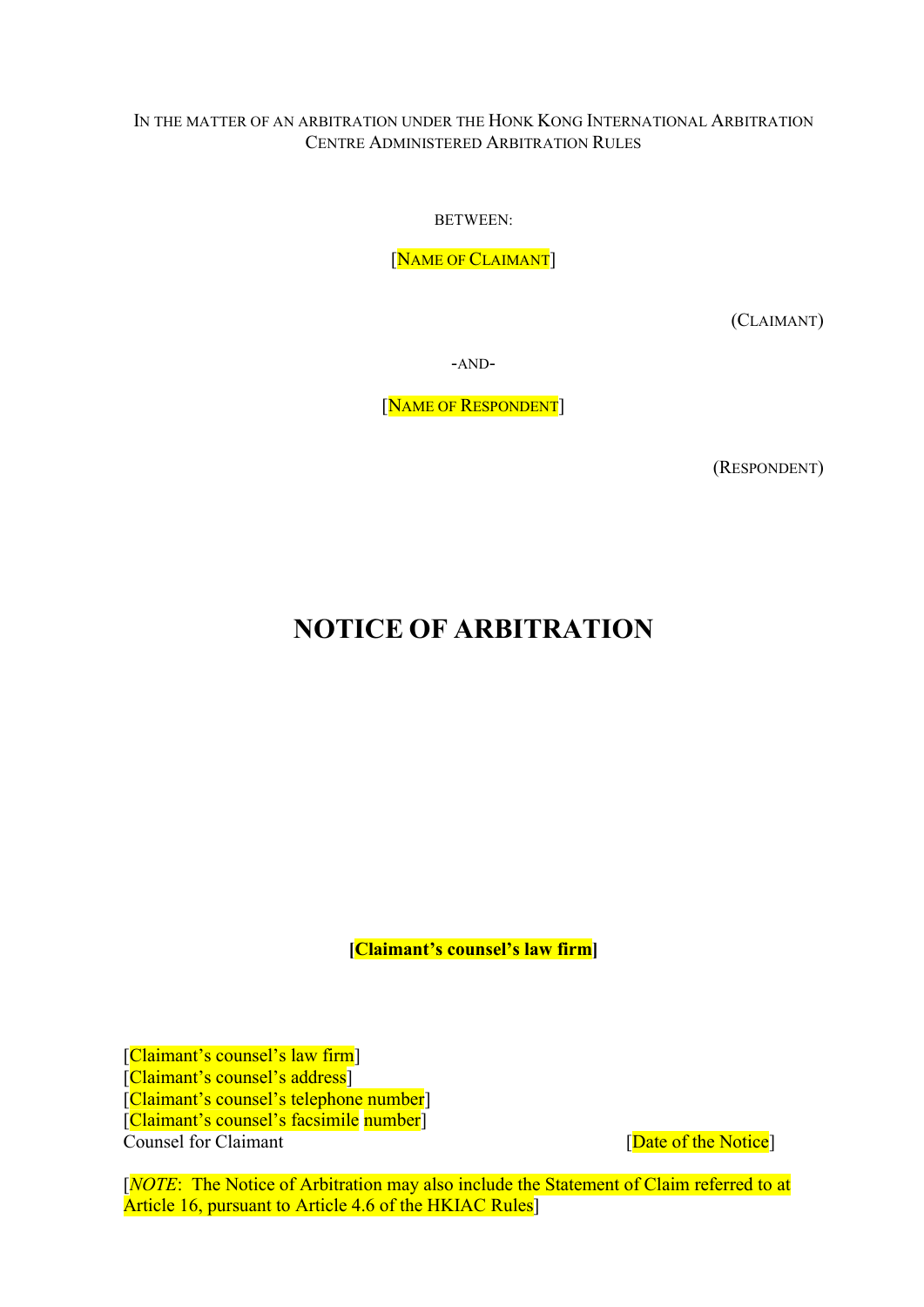#### I. INTRODUCTION

- 1. This Notice of Arbitration, *[OPTIONAL*: together with its Exhibits numbered **C-1 to**  $C$ -[ $\cdot$ ], is submitted on behalf of [Name of Claimant] (hereinafter "Claimant") pursuant to Article 4 of the Honk Kong International Arbitration Centre Administered Arbitration Rules in force as from 1 November 2013 (the "HKIAC Rules") against [Name of Respondent] (hereinafter "Respondent"), (hereinafter collectively referred to as the "Parties").
- 2. This Notice of Arbitration contains information concerning the following:
	- i. The name, description and address of each of the Parties (II);
	- ii. The Parties' contractual relationship and the nature and circumstances of the Parties' dispute giving rise to Claimant's claims (III);
	- iii. The dispute resolution clause, the proposed governing law, the seat and language of the arbitration (IV);
	- iv. Claimant's position as regards the composition of the Arbitral Tribunal  $(V)$ ;
	- v. Claimant's damages (VI);
	- vi. A statement of the relief sought (VII);
	- vii. Claimant's payment of registration fees (VIII); and
	- viii. Confirmation of delivery of the Notice of Arbitration to all other parties (IX)
- 3. This dispute principally concerns Respondent's *[insert brief description of breach and* nature of claim(s).

#### II. THE PARTIES [*NOTE*: ARTICLE 4.3(B) HKIAC RULES]

- A. Claimant
- 4. Claimant is [Name of Claimant], a company registered under the laws of [Name of country or jurisdiction], with its registered office located at **[Complete address**]. [Insert brief description of Claimant's business activity, industry sector, size of business, number of employees, market position, revenue etc. as appropriate.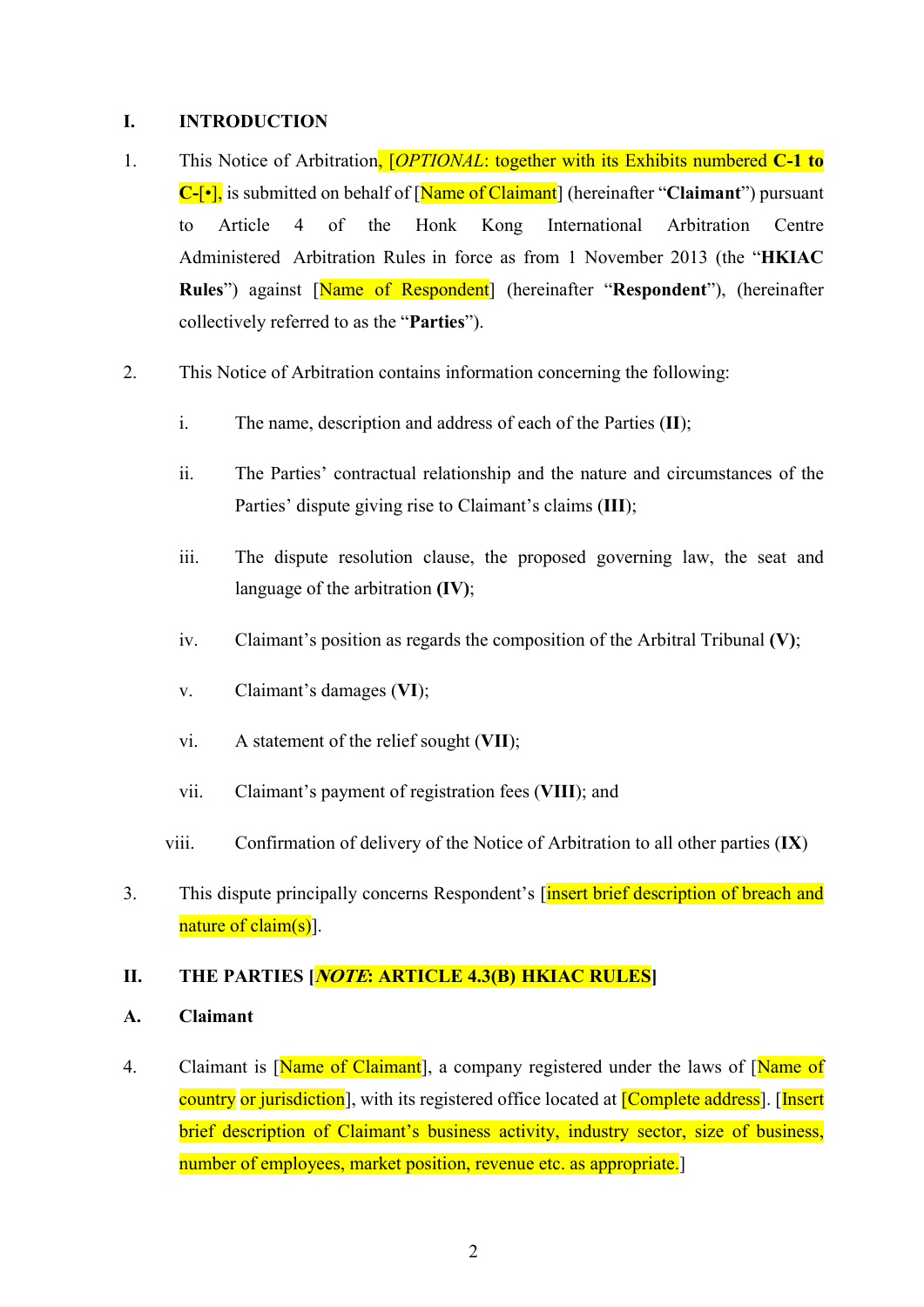5. Claimant's address is:

[Claimant's name] [Claimant's address] [Attention: name of Claimant's director] [Claimant's telephone number] [Claimant's facsimile number] [Claimant's e-mail]

6. Claimant's counsel, to whom all correspondence should be sent in this arbitration, are: [*NOTE*: Article 4.3 (b) HKIAC Rules]

> [Claimant's counsel's law firm] [Name of the partner in charge of representing Claimant] [Names of counsels and associates assisting the partner] [Claimant's counsel's address] [Claimant's counsel's telephone number] [Claimant's counsel's facsimile number] [Claimant's counsel's e-mail]

# B. Respondent

- 7. Respondent is [Name of Respondent], a company registered under the laws of [Name of country], with its registered office located at [Complete address]. [Insert brief description of Respondent's business activity, industry sector, size of business, number of employees, market position, revenue etc. as appropriate.]
- 8. Respondent's contact information is:

[Respondent's name] [Respondent's address in full] [Attention: name of Respondent's director] [Respondent's telephone number] [Respondent's facsimile number] [Respondent's e-mail]

# III. THE PARTIES' CONTRACT AND THE NATURE AND CIRCUMSTANCES OF THE PARTIES' DISPUTE [*NOTE*: ARTICLE 4.3(D, E) HKIAC RULES]

# (a) Factual Background

9. **[Define Respondent's conduct which gives rise to the claims].** 

#### (b) Legal Basis of Claim

10. **[Explain the basis of Respondent's liability, contractual or otherwise]**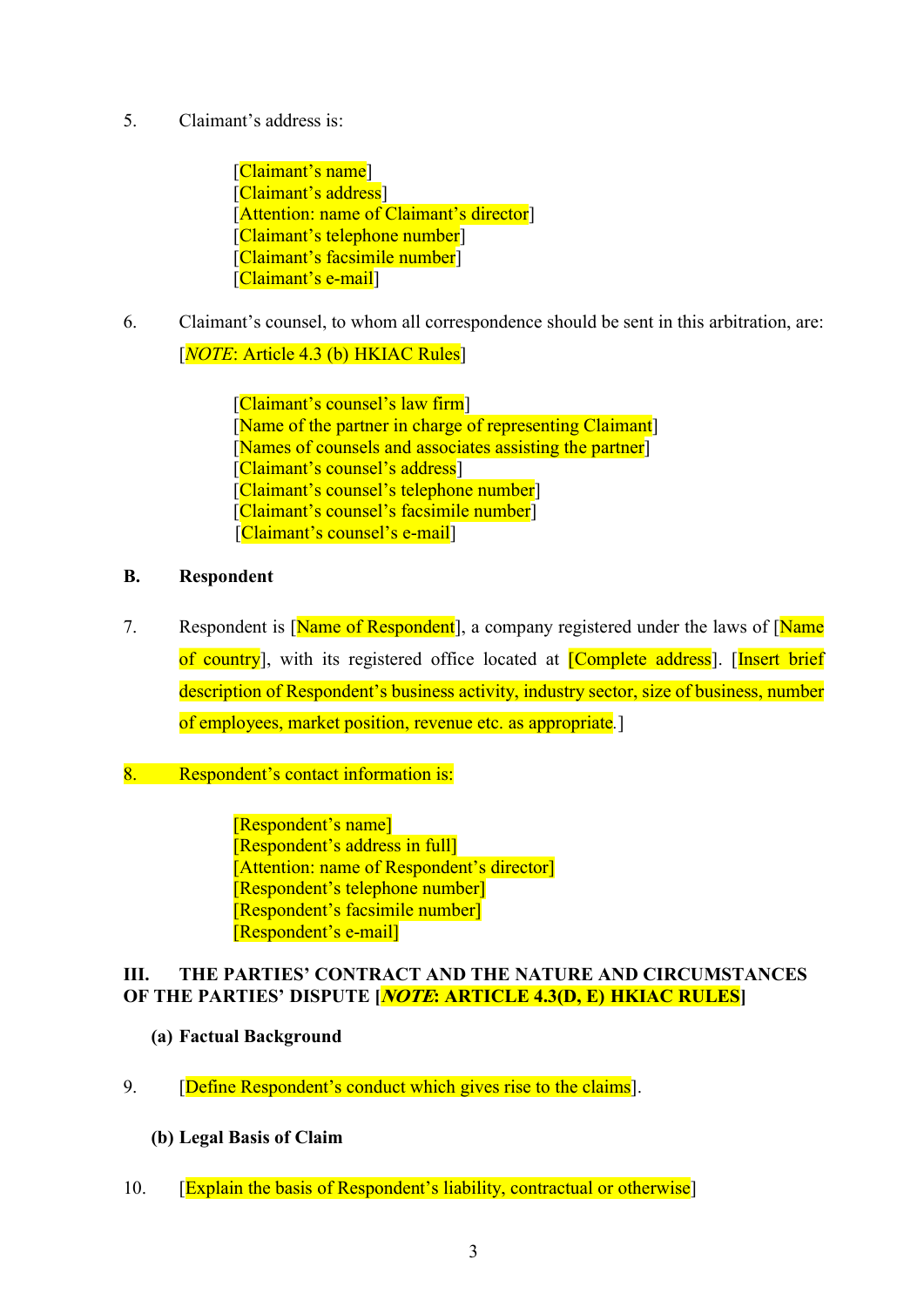### (c) Respondent's Violations of Its Legal Obligations

11. [Explain Respondent's violations of its legal obligations]

#### IV. DISPUTE RESOLUTION CLAUSE, GOVERNING LAW, SEAT AND LANGUAGE OF THE ARBITRATION

#### (a) The Arbitration Clause

12. This arbitration is initiated pursuant to the arbitration agreement found at Article [specify Article of the contract where the arbitration agreement is found] of the Contract, which provides as follows:

[Insert the arbitration agreement in full.]  $[NOTE: Article 4.3(c) HKIAC Rules]$ 

- 13. *COPTIONAL:* Arbitration may be commenced as Claimant has duly complied with all requirements provided for in the arbitration agreement. In particular, Claimant [Demonstrate compliance with requirements of arbitration agreement e.g. obligation to negotiate/attempt to settle in good faith/amicably resolve dispute.]
	- (b) The Seat of Arbitration
- 14. Pursuant to Article [specify Article of the contract where the seat of the arbitration is provided for set out above, the place of the arbitration is [insert city and country].
- 15. **[NOTE: Claimant may also add any comment as to the place of arbitration]**

#### (c) The applicable Rules of Law

16. The Agreement is governed by the substantive laws of [specify which jurisdiction's law applies to the contract] pursuant to Article [specify Article of the contract where this is found, which provides as follows:

[Cite the provisions where the applicable law is found, in full.]

17. **[NOTE: Claimant may also add any comment as to applicable law]** 

#### (d) The Language of Arbitration

18. Pursuant to Article [specify Article of the contract where the language of the arbitration is found of the Contract, the language of the arbitration shall be finsert language of the arbitration<sup>]</sup>.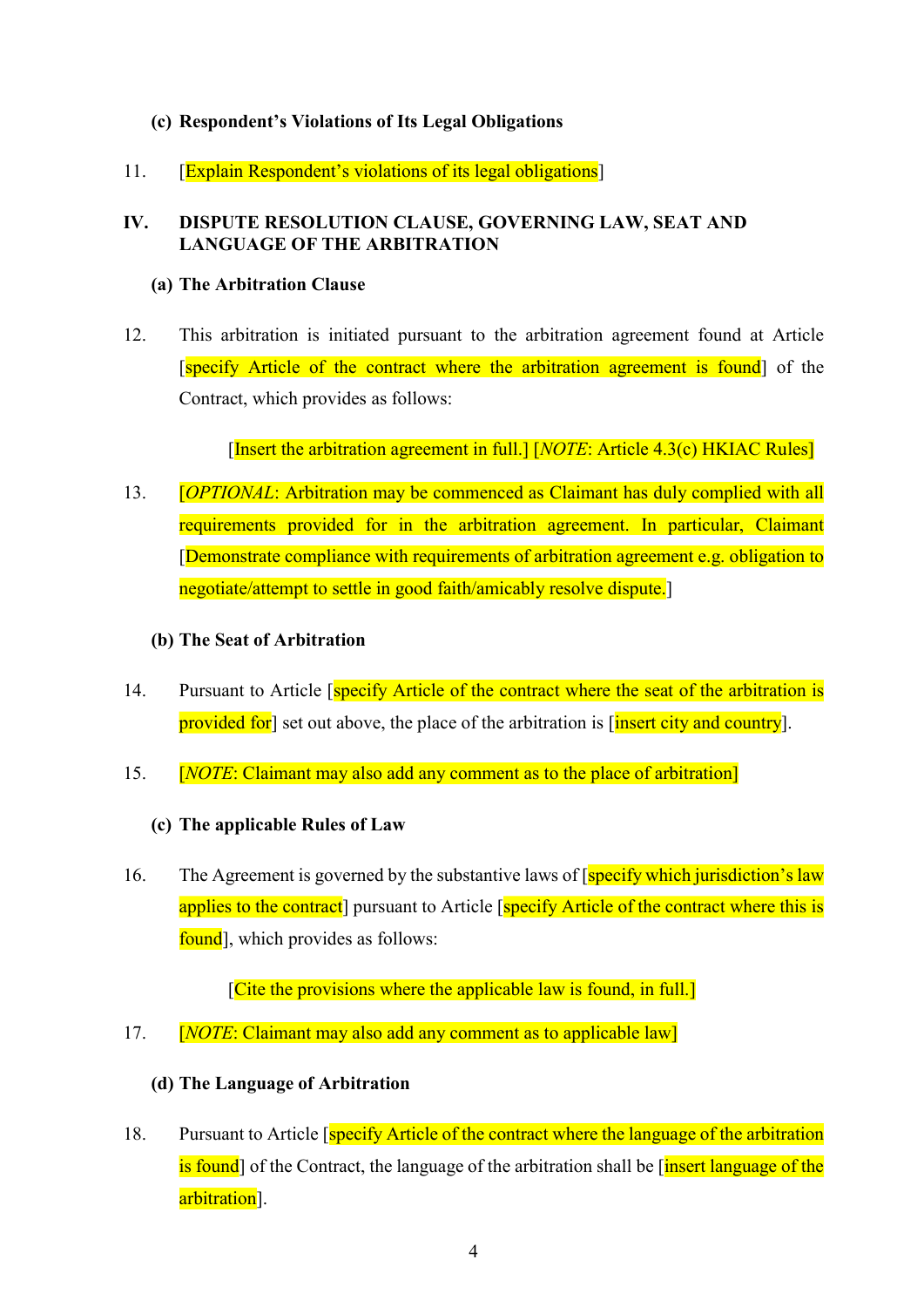19. **[NOTE: Claimant may also add any comment as to the language of the arbitration.]** 

[NOTE: The Notice of Arbitration shall be submitted in the language of the arbitration, as agreed by the parties. If no agreement has been reached between the Parties, the Notice of Arbitration shall be submitted either in English or in Chinese, Article 4.5 HKIAC Rules.]

# V. THE ARBITRAL TRIBUNAL [*NOTE*: ARTICLE 4.3(G, H) OF HKIAC RULES]

- 20. Article *specify Article of the contract which provides for the constitution of the* tribunal] of the Contract provides for *[insert comments on constitution of tribunal* including number of arbitrators, if identified in arbitration clause, and procedure of appointment. Invite Respondent's nomination/comments. [NOTE: according to Article  $4.3(g)$  if the parties have not previously agreed on the number of arbitrators, Claimant should make a proposal.]
- 21. [NOTE: in the case of a three-member tribunal] Pursuant to Article [specify Article of the contract which provides for the constitution of the tribunal.] and Article 8 of HKIAC Rules, Claimant nominates [name of Co-Arbitrator] of [specify law firm or chambers, if applicable] for confirmation as Claimant's Co-Arbitrator. To the best of Claimant's knowledge, [name of Co-Arbitrator] is independent of the Parties involved in this arbitration.  $[Co-Arbitrator]$ 's contact details are as follows:

[Co-Arbitrator's name] [Co-Arbitrator's address] [Co-Arbitrator's telephone number] [Co-Arbitrator's facsimile number] [Co-Arbitrator's e-mail]

22. [*NOTE*: in case the arbitration agreement provides for a Sole Arbitrator<sup>]</sup> Pursuant to Article [specify Article of the contract which provides for the constitution of the tribunal] and Article 7 of HKIAC Rules, Claimant nominates [name of proposed Sole Arbitrator] of [specify law firm or chambers, if applicable] for confirmation as Sole Arbitrator. To the best of Claimant's knowledge, [name of proposed Sole Arbitrator] is independent of the Parties involved in this arbitration. [name of proposed Sole Arbitrator]'s contact details are as follows:

> [Sole Arbitrator's Name] [Sole Arbitrator's Address]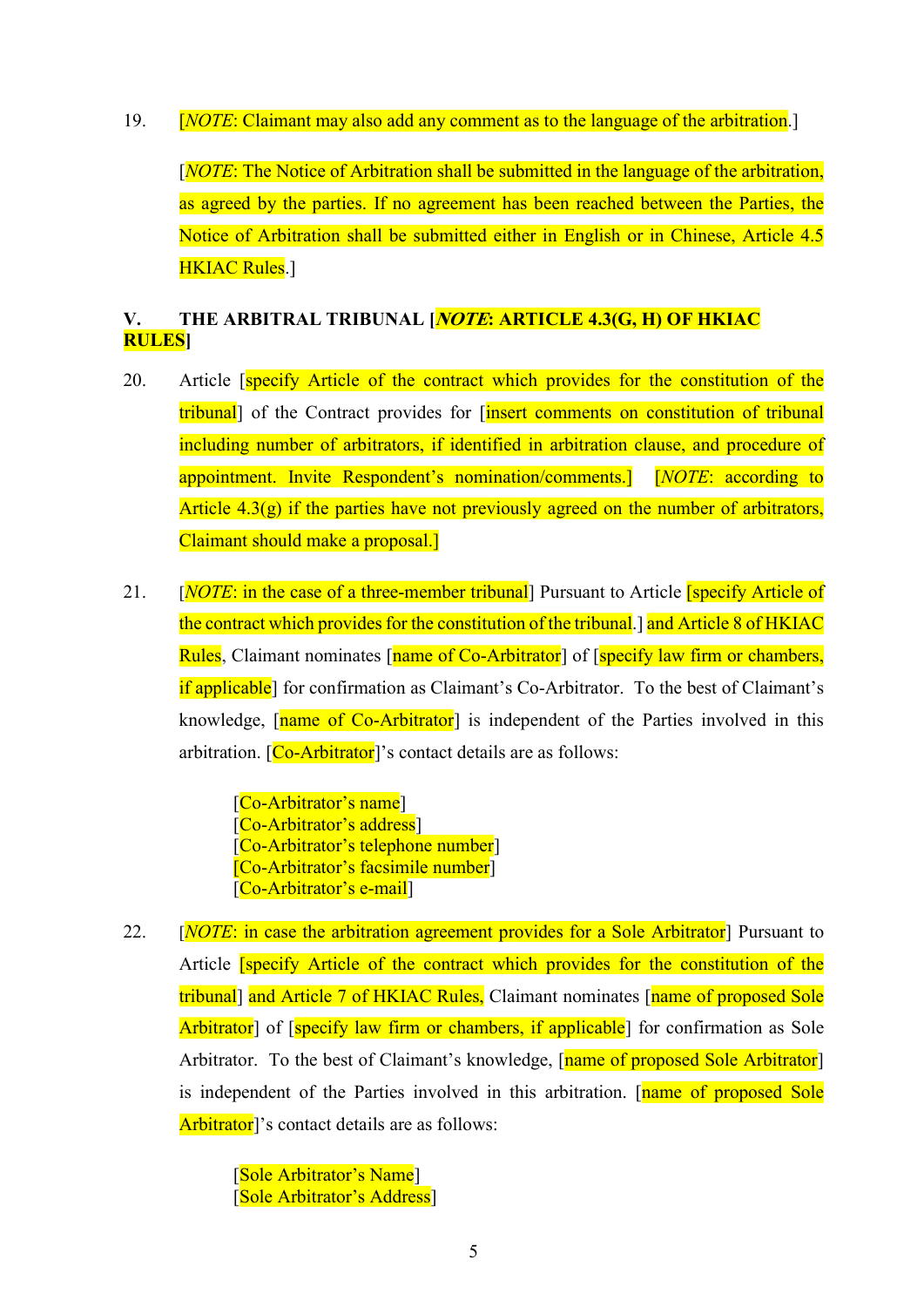[Sole Arbitrator's Telephone Number] [Sole Arbitrator's facsimile number] [Sole Arbitrator's E-mail]

### VI. CLAIMANT'S DAMAGES [*NOTE*: ARTICLE 4.3(E) HKIAC RULES]

- 23. [Insert description of Claimant's damages arising from Respondent's violations of its legal obligations.
- 24. Claimant's total damages are currently estimated at *[insert estimation of the damages* suffered by Claimant<sup>]</sup>.
- 25. Claimant is also entitled to interest of [explain how interest is to be calculated] on these amounts.

[NOTE: this should include the amounts of all quantified claims and, to the greatest extent possible, an estimate of the monetary value of any other claims]

# VII. RELIEF SOUGHT [*NOTE*: ARTICLE 4.3(F) HKIAC RULES]

- 26. As a result, Claimant respectfully requests the Arbitral Tribunal to issue an award:
	- i. declaring that the Arbitral Tribunal has jurisdiction to consider the dispute described herein between the Parties;
	- ii. declaring that Respondent violated its obligations by *describe basis* of Respondent's liability];
	- iii. ordering Respondent to compensate Claimant for the damages and losses suffered as a result of Respondent's breaches of the Contract, currently estimated to be in the amount of **[insert estimation of the damages suffered by** Claimant];
	- iv. ordering Respondent to pay all arbitration costs, including Claimant's counsel's costs and expenses; and
	- v. ordering payment by Respondent of interest at a rate of *[insert the interest rate* provided for in the contract] pursuant to [cite basis for determining interest] on all of the above amounts as of the date these amounts were due, until the date of their effective payment.
- 27. For the avoidance of doubt, Claimant reserves its right to: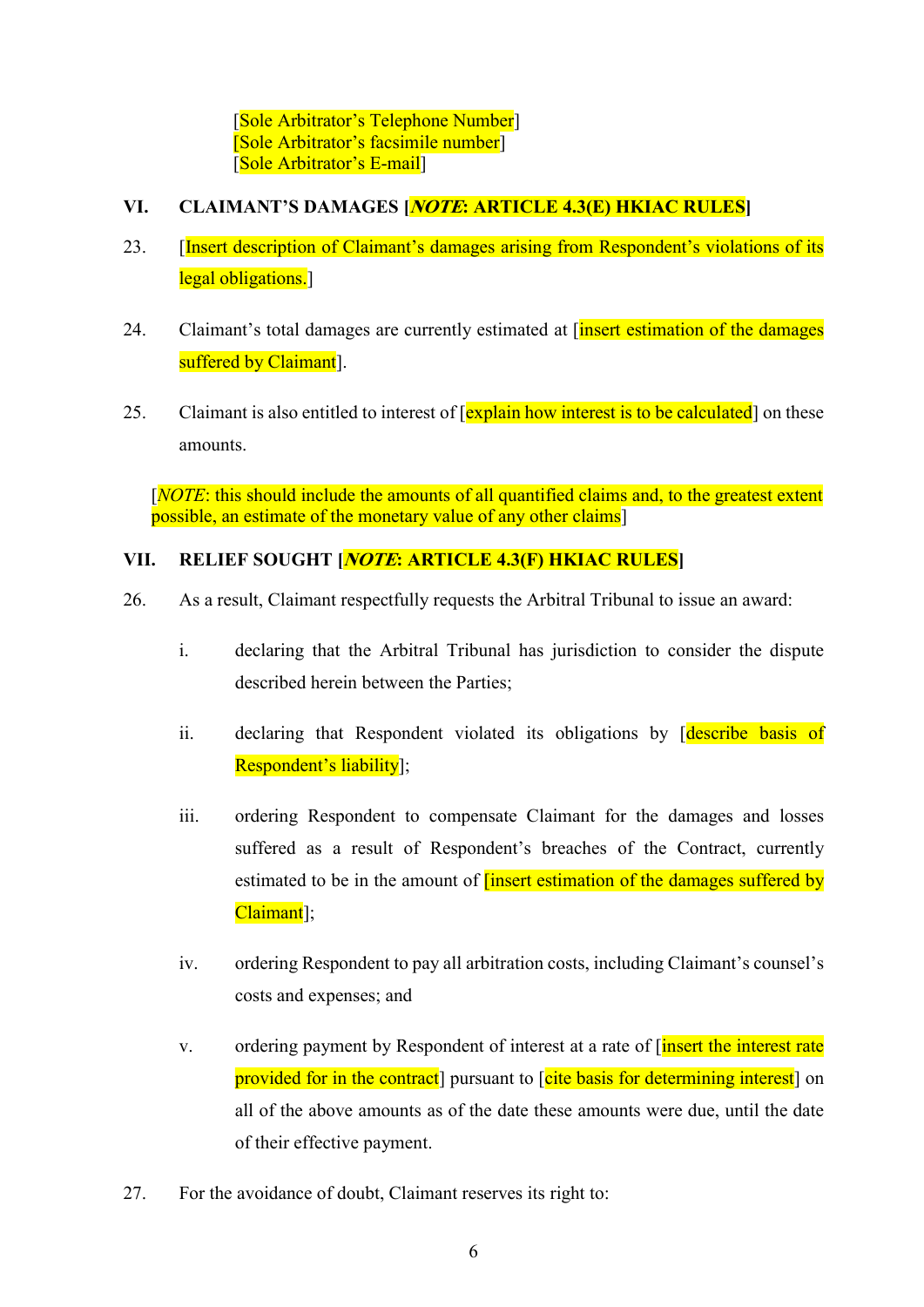- i. raise any and all further claims arising out of or in connection with the disputed matters described in this Notice of Arbitration or otherwise arising between the Parties; and
- ii. amend and/or supplement the relief sought herein;
- iii. produce such factual or legal arguments or evidence (including witness testimony, expert testimony and other documents) as may be necessary to present its case or rebut any case which may be put forward by Respondent; and
- iv. seek interim and provisional measures before this Arbitral Tribunal or any competent national court.

# VIII. PAYMENT OF REGISTRATION FEES **MOTE: ARTICLE 4.4 HKIAC** RULES]

28. Pursuant to Schedule 1 and Article 4.4 of the HKIAC Rules, Claimant is sending an advance payment of HKD 8,000 with the current Notice of Arbitration. Claimant acknowledges that this payment is non-refundable and shall be credited to its portion of the advance on costs.

# IX. CONFIRMATION OF DELIVERY OF THE NOTICE OF ARBITRATION TO ALL OTHER PARTIES [*NOTE*: ARTICLE 4.3(I) HKIAC RULES]

29. Claimant confirms that copies of the Notice of Arbitration and any exhibits have been or are being served simultaneously on the Respondent by [email, in hardcopy or other means].

Respectfully submitted,

[Signature of Claimant's counsel]

[Name of partner representing Claimant] [Name of law firm representing Claimant] Counsel for Claimant [Claimant's Counsel's address] [Claimant's Counsel's telephone number] [Claimant's Counsel's facsimile number] [Claimant's Counsel's e-mail] [Date of the Notice]